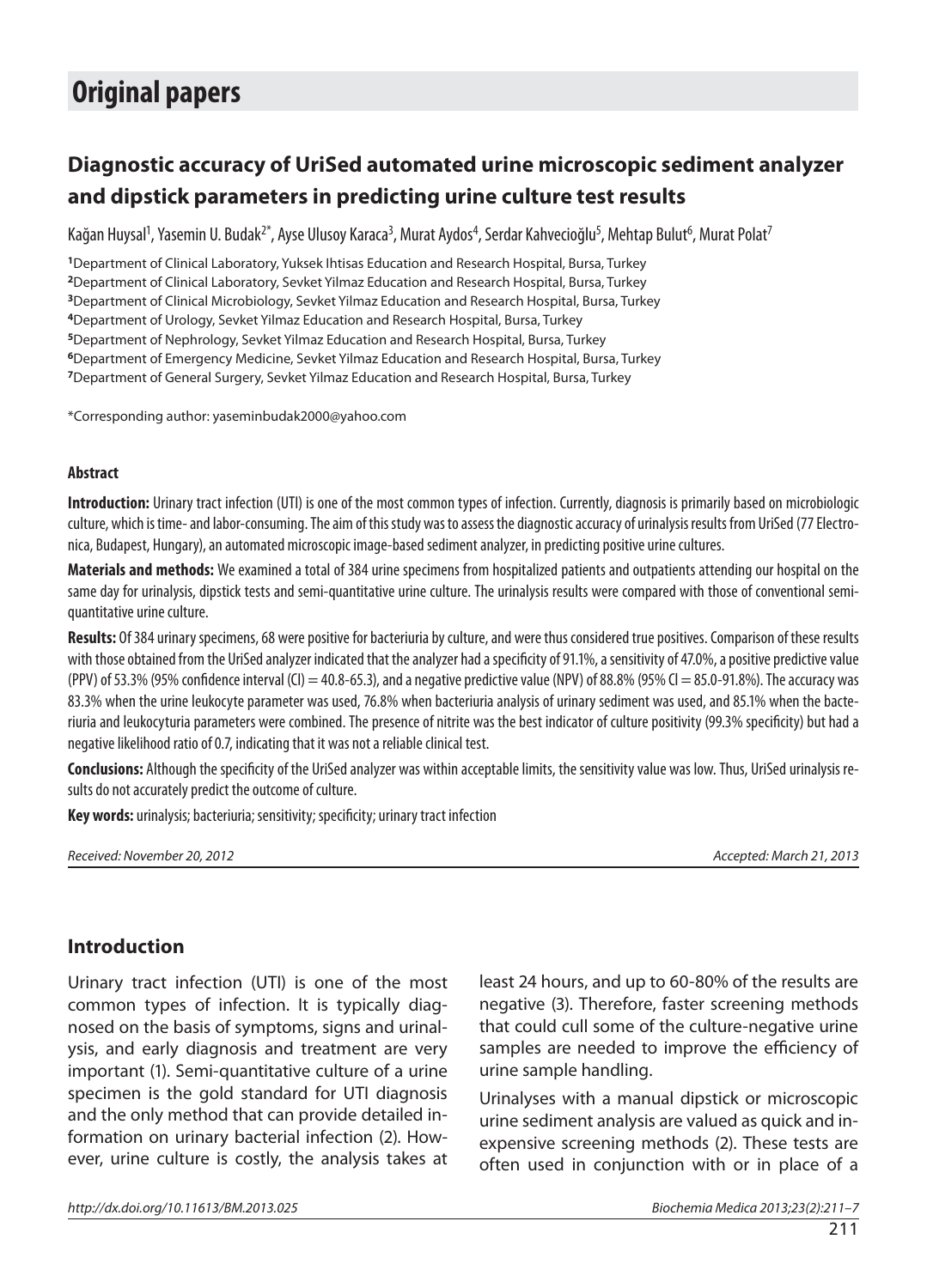urine culture for diagnosing a UTI. However, the techniques are labor-intensive and time-consuming, and they can suffer from considerable interobserver variability (4). Recently, automated instruments capable of examining urine for cells and particles have been introduced for the analysis of unspun urine. Some use a video camera and image-based analysis to capture and sort particles based on their dimensions (5), while others use the principles of flow cytometry (6). Several studies have shown that flow cytometry and image analysis can be used to detect bacteria in the urine (3.5-9).

The UriSed automated urine microscopic analyzer (77 Electronica, Budapest, Hungary) is a new system that microscopically analyzes samples using image processing software and a Digital Imaging Cell Identification system (10) connected to a LabUMat automated urine chemistry analyzer (77 Electronica, Budapest, Hungary). Although several studies have evaluated the diagnostic accuracy of various analyzers in predicting urine culture positivity, there are insufficient and conflicting data on the ability of the UriSed analyzer to distinguish urine samples with and without significant bacteriuria (11,12).

Here, we assessed the diagnostic accuracy of the UriSed analyzer for predicting positive urine cultures in a routine hospital laboratory setting.

## **Materials and methods**

### **Study design and subjects**

For this study of diagnostic accuracy, we enrolled a total of 402 unselected consecutive patients who attended the Sevket Yilmaz Research and Education Hospital on the same day with suspected UTI in January of 2009. The decision to obtain both urinalysis and a urine culture were made by the evaluating physicians as a part of their routine practice. No attempt was made to change current physician practice.

Specimens from all age groups and both genders were included. Urine samples were sent to the laboratory from different departments, including the Departments of Medicine, Surgery, Gynecology and Pediatrics, and the Intensive Care Unit (ICU). History of UTI and clinical findings were recorded.

In most cases, patients were asked to wipe their external genitalia with wet tissues before urinating, and to collect urine samples during spontaneous urination (clean catch midstream). Specimens from the ICU patients were collected after new insertion of an indwelling Foley catheter under aseptic conditions. The urine samples were collected in disposable, sterile, neutral containers with screw lids (FiratMed; Istanbul, Turkey) and were processed within 2 h of collection.

First-morning urine samples of sufficient volume (> 10 mL) were accepted. Urinalysis was performed by a trained technician in the biochemistry laboratory. Urine culture was performed in a microbiology laboratory, and bacterial concentrations were determined by a single microbiologist.

Eighteen patients (17 female, 1 male) who were hospitalized and had been prescribed antimicrobials whose activity spectra included all microorganisms isolated from the index urine culture were excluded from the study. Data from the remaining 384 patients were evaluated.

### **Semi-quantitative urine culture**

A calibrated 0.001 mL bacteriologic loop was used to inoculate urine onto 5% (v/v) Columbia blood agar and Eosin Methylene Blue (EMB) agar plates (Biomerieux, Marcy l'Etoile, France) within 30 min of collection. Inoculated plates were incubated aerobically at 37 °C for 18 to 24 h (13).

Bacterial concentrations were expressed as the numbers of colony forming units (CFU) per milliliter. A sample was considered culture-positive if it contained a pure culture of  $> 10^5$  CFU/mL in asymptomatic cases. Under symptomatic conditions (dysuria, urgency, urinary frequency, flank pain, loin-to-groin pain, suprapubic pain, and/or urinary retention),  $> 10<sup>4</sup>$  CFU/mL was viewed as significant (14). Identification of pathogenic microorganisms was performed using the Vitek 1 automated system (Biomerieux, Marcy l'Etoile, France) according to the manufacturer's instructions.

### **Urinalysis by the UriSed Automated System**

The UriSed Automated Urinalysis System performs automated urine microscopy followed by auto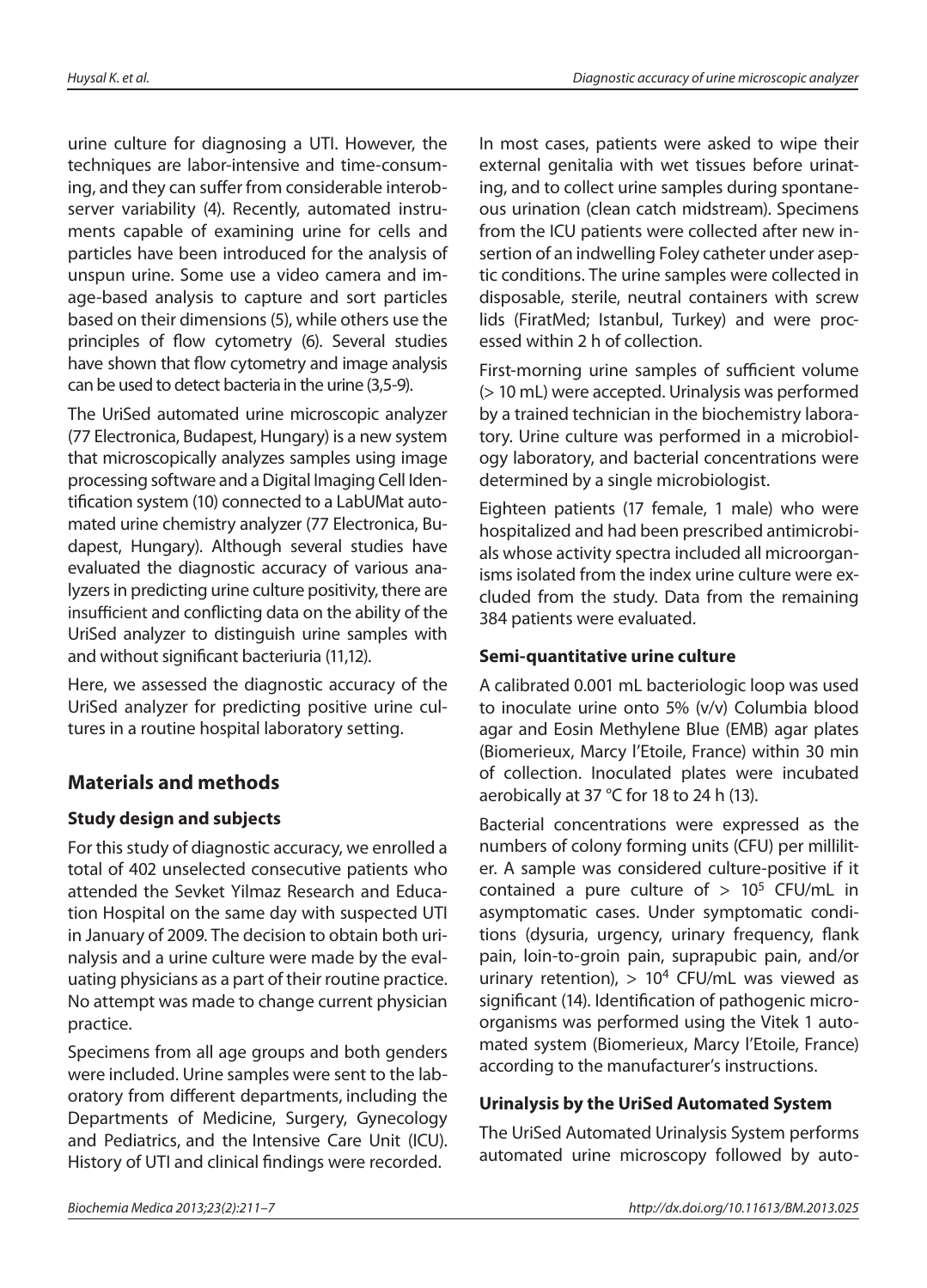mated urine chemistry analysis, using a LabUMat (77 Electronica, Budapest, Hungary). The device centrifuges the urine sample at 2000 rpm for 10 s, collects the particles from the bottom of the basin, and microscopically examines the samples under 15 fields at 400 x magnification. The UriSed machine takes photographs through a built-in microscope at several stages of processing, and evaluates the data via image processing software that is able to detect and further classify particular urine particles(15). Test strip urinalysis (LabStrip U11 Plus; Analyticon Biotechnologies AG, Lichtenfels, Germany) is carried out prior to image analysis via the LabUMat. In the present study, urinary leukocyte esterase (LE) and nitrite tests were also assessed.

Before analysis of specimens, two urine samples were analyzed for quality-control purposes (Quantscopics; Quantimetrix, California, CA). Betweenrun quality control was assured by analyzing the results from QC1 and QC2. Within-run precision was determined by analyzing specimens spiked with various concentrations of erythrocytes, leukocytes and epithelial cells, with 12–20 replicates (usually 15) performed for each sample. The precision of each measurement method was assessed by analyzing the coefficients of variation (CVs), which were calculated as percentages.

The present study was approved by the Bursa Regional Ethics Committee, and all participants or their parents (in the case of children) or next-of-kin gave written informed consent. All procedures were performed in accordance with the Second Declaration of Helsinki.

### **Statistical analysis**

Statistical analyses were carried out using SPSS 13.0 for Windows (SPSS Inc., Chicago, IL, USA), with culture results taken as the gold standard. For analysis, samples were divided into two groups: culture negative and culture positive. The diagnostic accuracy of WBC and bacterial counts for UTI was measured by the area under the curve (AUC) for the receiver operating characteristic (ROC), and the confidence interval (CI) was calculated (16).

Using the positive culture as the gold standard, sensitivity (SE) (true positive [TP] / [TP + false nega-

http://dx.doi.org/10.11613/BM.2013.025 Biochemia Medica 2013;23(2):211–7

tive {FN}]), specificity (SP) (true negative [TN] / [TN + false positive {FP}]), positive and negative predictive values (PPV, NPV), accuracy (TN + TP) / (TN +  $TP + FN + FP$ ), positive likelihood ratio (LR+): [SE / (1-SP)] and negative likelihood ratio (LR-): [(1-SE) / SP] were calculated (16). The Youden index [calculated as the maximum ( $SE + SP - 1$ ) value] was used to estimate the best cut off points for discriminating samples in the positive and negative groups.

### **Results**

Specimens were obtained from 262 females (68%; mean age, 48 years; age range, 2 to 91 years) and 122 males (32%; mean age, 52 years; age range, 2 to 83 years). The majority of samples (73%) were from outpatients.

Urine samples were evaluated by semi-quantitative urine culture, and 68 (18%) of the specimens yielded positive cultures. The microorganisms isolated from these cultures are listed in Table 1. Among the isolated bacteria, Escherichia coli was the most common.

A sample was designated 'positive' if the particle count for bacteria exceeded 44 cell/µl and the leukocyte count exceeded 14 cell/µl. These cut off values were established using the Youden index method (16), and were consistent with those found in a previous study (3).

ROC curve analyses showed that the discriminatory power for leukocytes (AUC =  $0.819$ ; 95% Cl, 0.767-0.870) was greater than that for bacteria (0.626; 95% Cl, 0.549-0.703).

**TABLE 1.** Microorganisms isolated from 68 positive urine cultures.

| Microorganism(s)       | No.           |  |
|------------------------|---------------|--|
| Escherichia coli       | 49            |  |
| Klebsiella pneumoniae  | 10            |  |
| Pseudomonas aeruginosa | 3             |  |
| Enterobacter aerogenes | $\mathcal{L}$ |  |
| Staphylococcus aureus  | $\mathcal{P}$ |  |
| Morganella morganii    |               |  |
| Proteus mirabilis      |               |  |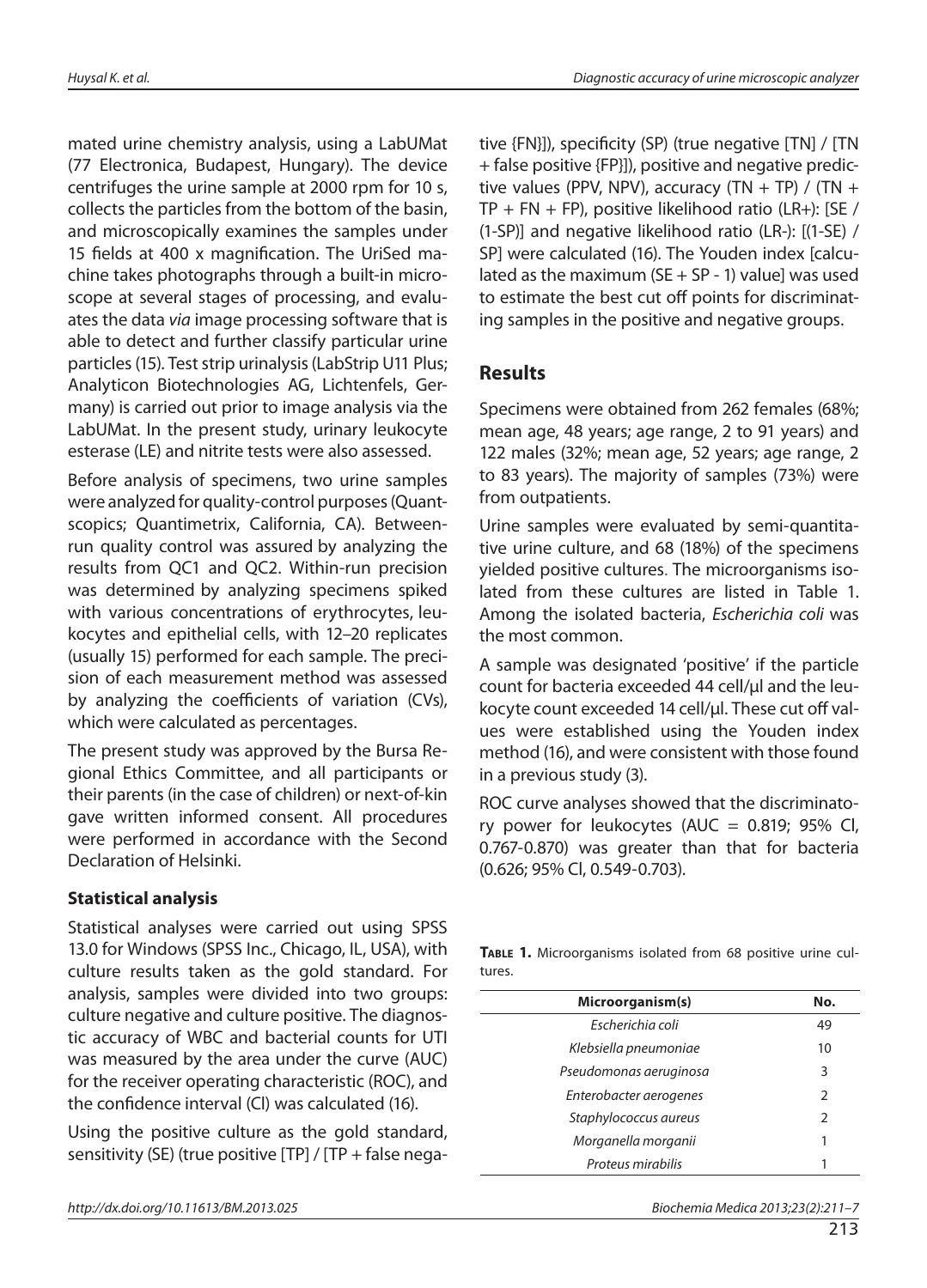Parameters of diagnostic accuracy are summarized in Table 2.

Using the bacteria count alone  $(> 44$  cell/ $\mu$ l) for determining significant bacteriuria, we obtained a sensitivity of 55.8% (95% Cl, 43.8-67.7 %), a specificity of 81.3% (95% Cl, 76.4-85.0 %), a PPV of 39.1% (95% Cl, 30.0-49.1 %), and an NPV of 89.5% (95% Cl, 85.4-92.5 %). The specificity of 81.3% reflects that 30 of the culture-negative patients had findings for bacteria above the cut off value for urinalysis (16).

Using the leukocyte count  $(> 14$  cell/µl), we obtained a specificity of 91.1% (i.e., it correctly identified 91.1% of those who did not have a positive culture finding). The PPV and NPV were 53.3% (95% Cl, 40.8-65.3 %) and 88.8% (95% Cl, 85.0-91.8 %), respectively, indicating that use of the leukocyturia parameter alone to detect culture positivity would result in a large number of false positives and some false-negatives.

Nitrite positivity was found to be the most accurate (85.6%) test for detecting culture positivity. It also showed acceptable specificity and positive and negative predictive values. Nitrite positivity yielded the highest LR+ ratio, which is the best indicator for ruling-in diagnosis (16).

The LR-s were found to be generally inadequate for all of the studied measurements (for all parameters, > 0.3) (16).

## **Discussion**

The present study found that 82% of urine cultures were negative, which is comparable to previous reports by other authors (3,11,12), and studies showing that the percentage of culture-negative samples is  $\sim$  65 to 80% (6-9,17). The nitrite and LE analyses were found to have very high specificity but low sensitivities, which agrees with previous

| <b>Parameter</b>                      | SE (%)          | <b>SP</b><br>(%) | <b>PPV</b><br>(%) | <b>NPV</b><br>(%) | $LR+$           | LR-           | <b>Accuracy</b><br>(%) |
|---------------------------------------|-----------------|------------------|-------------------|-------------------|-----------------|---------------|------------------------|
| NO <sub>2</sub>                       | 22.0            | 99.3             | 88.2              | 85.5              | 34.8            | 0.7           | 85.6                   |
|                                       | $(13.2 - 34.0)$ | $(97.4 - 99.8)$  | $(65.6 - 96.7)$   | $(81.5 - 88.7)$   | $(8.1 - 148.8)$ | $(0.6 - 0.8)$ | $(81.7 - 89.0)$        |
| LE                                    | 33.8            | 93.6             | 53.4              | 86.8              | 5.3             | 0.7           | 83.0                   |
|                                       | $(23.0 - 46)$   | $(90.2 - 95.9)$  | $(38.9 - 67.4)$   | $(82.7 - 89.9)$   | $(3.1 - 9.1)$   | $(0.5 - 0.8)$ | $(78.9 - 86.6)$        |
| Leukocytes <sup>1</sup>               | 47.0            | 91.1             | 53.3              | 88.8              | 5.3             | 0.5           | 83.3                   |
|                                       | $(34.9 - 59)$   | $(87.3 - 93.9)$  | $(40.8 - 65.3)$   | $(85.0 - 91.8)$   | $(3.4 - 8.1)$   | $(0.4 - 0.7)$ | $(79.1 - 86.9)$        |
| Bacteria <sup>2</sup>                 | 55.8            | 81.3             | 39.1              | 89.5              | 2.9             | 0.5           | 76.8                   |
|                                       | $(43.3 - 67.7)$ | $(76.4 - 85.3)$  | $(30.0 - 49.1)$   | $(85.4 - 92.5)$   | $(2.1 - 4.0)$   | $(0.4 - 0.7)$ | $(72.2 - 80.9)$        |
| Bacteria <sup>2</sup>                 | 35.2            | 95.8             | 64.8              | 87.3              | 8.5             | 0.6           | 85.1                   |
| and leukocytes <sup>1</sup>           | $(24.3 - 47.9)$ | $(92.8 - 97.6)$  | $(48.7 - 78.1)$   | $(83.4 - 90.4)$   | $(4.6 - 15.9)$  | $(0.5 - 0.8)$ | $(81.0 - 88.5)$        |
| Bacteria <sup>2</sup> and LE          | 36.76           | 95.8             | 65.7              | 87.5              | 8.9             | 0.6           | 85.4                   |
|                                       | $(25.6 - 49.3)$ | $(92.8 - 97.6)$  | $(49.8 - 78.7)$   | $(83.6 - 90.6)$   | $(4.8 - 16.5)$  | $(0.5 - 0.7)$ | $(81.3 - 88.8)$        |
| Bacteria <sup>2</sup> or LE           | 73.5            | 78.4             | 42.3              | 93.2              | 3.4             | 0.3           | 77.6                   |
|                                       | $(61.2 - 83.1)$ | $(73.3 - 82.8)$  | $(33.8 - 51.3)$   | $(89.5 - 95.6)$   | $(2.6 - 4.4)$   | $(0.2 - 0.5)$ | $(72.9 - 81.6)$        |
| Leukocytes, <sup>1</sup>              | 19.1            | 98.1             | 68.4              | 84.9              | 10.0            | 0.8           | 84.1                   |
| bacteria <sup>2</sup> and LE          | $(10.9 - 30.8)$ | $(95.7 - 99.2)$  | $(46.0 - 84.6)$   | $(80.8 - 88.2)$   | $(3.9 - 25.5)$  | $(0.7 - 0.9)$ | $(79.9 - 87.0)$        |
| Bacteria <sup>2</sup> and LE or $NO2$ | 33.3            | 97.1             | 70.9              | 87.5              | 11.7            | 0.6           | 86.1                   |
|                                       | $(22.5 - 46.1)$ | $(94.5 - 98.8)$  | $(53.4 - 83.9)$   | $(83.6 - 90.5)$   | $(5.6 - 24.4)$  | $(0.5 - 0.8)$ | $(81.9 - 89.2)$        |

TABLE 2. Sensitivity, specificity, positive and negative predictive values, likelihood ratios and accuracy for prediction of urinary tract infection from urinalysis.

Numbers in parentheses are 95% Confidence Intervals calculated with binominal expansion.

<sup>1</sup> Cut off value for leukocytes  $> 14/ \mu$ l.

<sup>2</sup> Cut off value for bacteria  $> 44$ /µl.

LE - leukocyte esterase; NO<sub>2</sub> - nitrite; SE - sensitivity; SP - specificity; NPV - negative predictive value; PPV - positive predictive value; LR+ - positive likelihood ratio; LR- - negative likelihood ratio.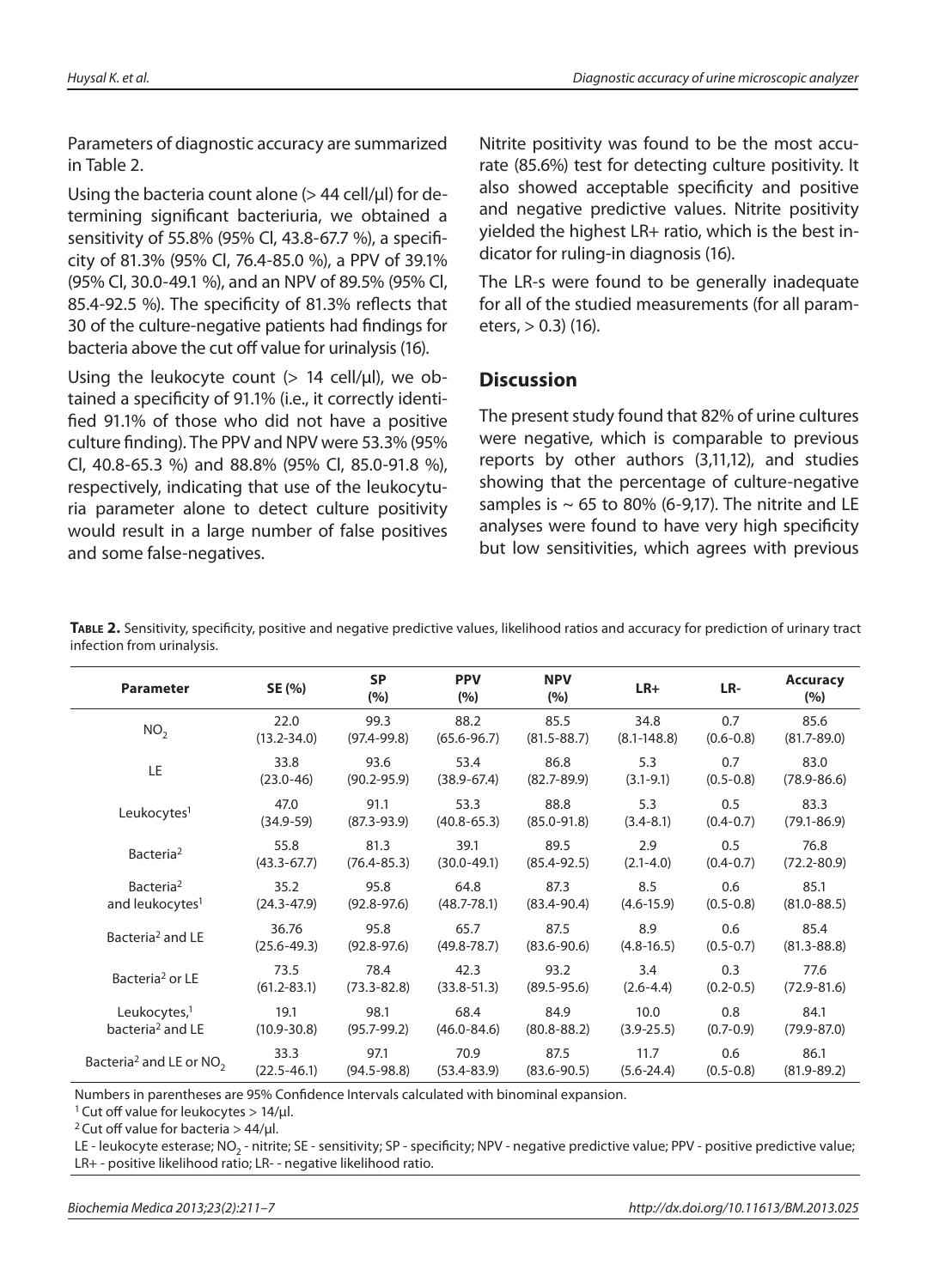reports (11,18,19). Nitrite alone had a relatively high positive likelihood ratio (34.8), and thus might be useful for ruling in disease. However, it had a relatively poor negative likelihood ratio (0.7), suggesting that it may not be useful for ruling out disease (16). It should be noted that bacteria such as Staphylococcus saprophyticus, enterococci, and Acinetobacter species do not reduce nitrate to nitrite, and may therefore yield false-negative results (2). Another limitation is that the test requires a specimen of the first urine produced in the morning, as bacteria require 4 h to convert nitrate to nitrite at reliably detectable levels (2).

Consistent with other reports (11,18,19), LE alone appears to be a relatively poor test both for ruling in (pooled  $LR+ = 5.3$ ) and ruling out disease (pooled LR-  $=$  0.5). The false-positive and falsenegative results that were observed for the LE values may reflect leukocytes, eosinophils, and Trichomonas spp. passing from vaginal fluid to the urine, as well as urine nitrites, hypotonic and alkaline urine, abnormal urine pH, and high bilirubin, protein, and hemoglobin values (11).

The value of microscopic examination of urine in screening for UTI is still controversial. The detection of urine culture positivity using spot bacteriuria has shown sensitivities of 52–98% (8,11,12,17,18), but it is difficult to directly compare these results because the reported sensitivities and specificities depend on the definitions used for gold standard positive and negative urines, which can vary among laboratories. For example, some authors consider a urine sample positive if it contains more than 10<sup>4</sup> CFU/mL (11,12), while others consider  $>$  $10<sup>3</sup>$  CFU/mL to reflect positivity (20).

Various reports have indicated that the most acceptable bacteriuria data are obtained using flowcytometric systems (5-8,20). Differences in the results obtained from various analyzers might be attributable to different patient populations, different definitions of significant bacteriuria, variable features of urine (i.e., cellular debris may sometimes be misclassified as bacteria), different cut off values, and the fact that the instruments use different methods to detect bacteria. When evaluating bacteriuria results, users must also remember that culture detects only live bacteria, whereas the analytic systems are incapable of differentiating live bacteria from dead, or pathogenic versus nonpathogenic bacteria.

For the UriSed analyzer bacteriuria data to be useful in culling negative urine samples, it should show a high sensitivity and a high negative predictive value (16). In the present study, however, the bacteriuria data obtained from the UriSed urinalyzer showed low sensitivity (55.8%) and a low NPV. The specificity of the UriSed bacteriuria parameter was acceptable, but the PPV (39.1%) was low. The problem with NPV and PPV is that they are dependent on the prevalence of disease in the population (16); if the prevalence decreases, the PPV will decrease and the NPV will increase. Overall, however, the relatively large number of false negatives and low sensitivity are not acceptable, since a false negative urine test will prohibit the urine from being cultured.

The presence of leukocytes in urine reflects an inflammatory response in the urinary tract. On ROC analyses performed for clinical evaluations, higher AUC values were obtained from leukocyte counts versus bacteriuria data, indicating that the discriminatory power of leukocyturia was greater than that of bacteriuria. However, the use of the leukocyturia parameter alone to detect culture positivity would result in a large number of false positives and some false negatives. When evaluating falsepositive results in female patients without infection, researchers should consider other important conditions, such as leucorrhea, fever, pregnancy, and administration of certain drugs (18,22,23). The presence of few or no leukocytes in urine is consistent with the absence of an inflammatory response in colonized (rather than infected) individuals. In addition, false-negative WBC counts might be obtained in patients with cell lysis.

We compared several combinations of parameters to determine if they could predict positive urine cultures, potentially allowing us to safely and rapidly cull negative samples. In various prior studies, the combination of bacteria, leukocytes, nitrite, and leukocyte esterase measures yielded a high specificity and high PPV, but the false-negative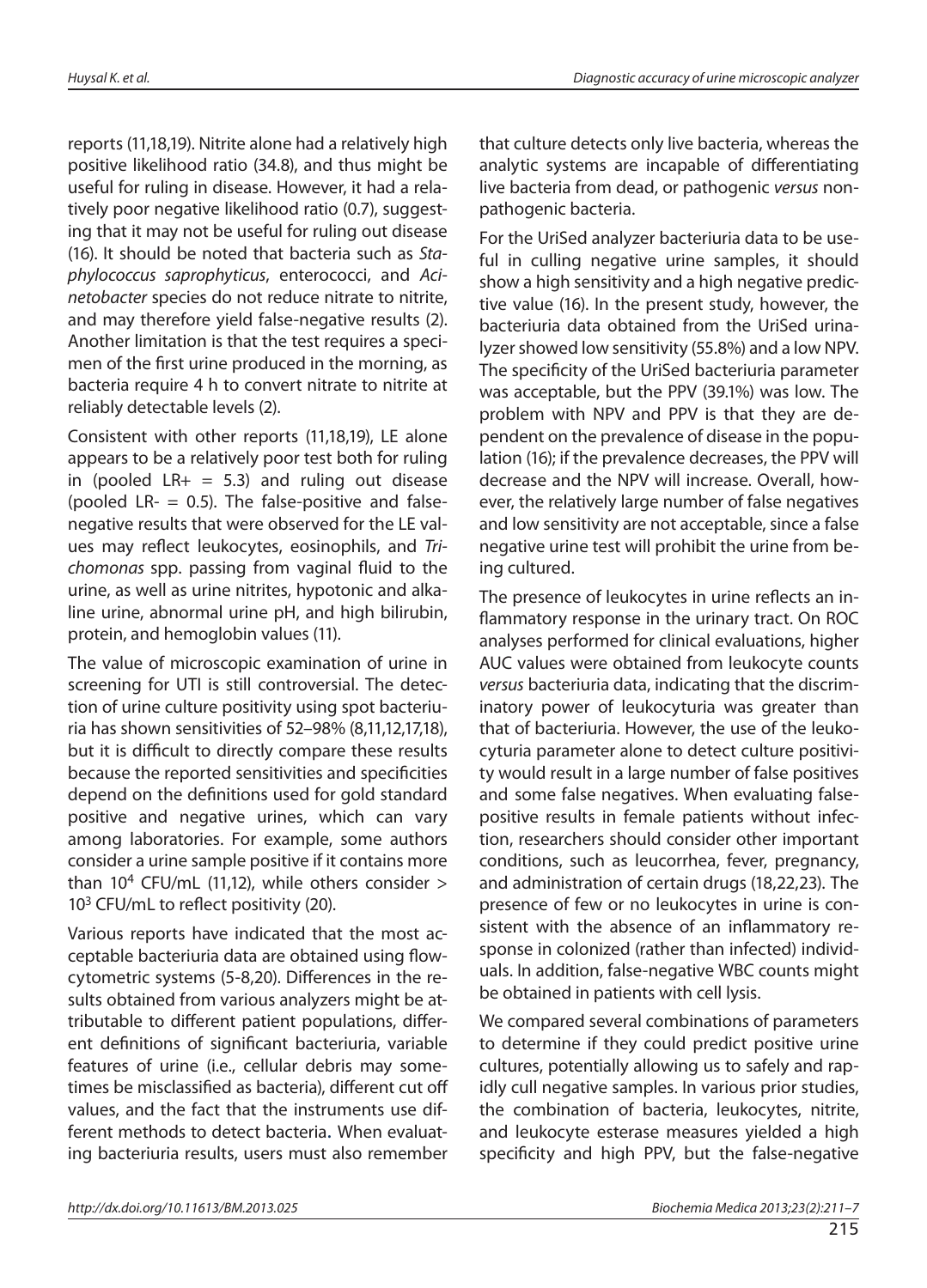rate was also high (11,17,24). Thus, the issues of high NPV and low sensitivity must be considered when these four parameters are used together.

Kellogg and co-workers (25) suggested that a screening test for early detection of urine-culturepositive patients must have a 95% sensitivity and a 95% NPV. A useful laboratory test should have a sum of sensitivity and specificity  $> 170\%$  (26). Thus, a laboratory test with 95% sensitivity and 95% specificity (sum  $= 190$ ) should be considered an excellent test (26). In our present study, no parameter or combination thereof met these criteria.

Comparison of the data we obtained from the UriSed urinalysis system with previous reports showed that the specificity values were similar, but our sensitivity was very low. It is difficult to compare sensitivities, as the cut off values for bacteriuria and leukocyturia vary widely among studies (3,7-9,11,12,15,17-21,23). Instead of using the values suggested by the operator's manual, further studies should be undertaken to determine acceptable figures for these parameters. Such an evaluation should be conducted prior to autoanalyzer installation.

Our study has some limitations. First, although the outpatients were asked to provide early morning urine samples, this was not verified. Furthermore, the number of enrolled patients was relatively small for the determination of  $a > 90$  agreement rate.

In conclusion, we found that the use of the UriSed analyzer and urine strips, whether used separately or in combination, did not accurately predict the outcome of urine cultures.

#### **Potential conflict of interest**

None declared.

#### **References**

- 1. Foxman B. The epidemiology of urinary tract infection. Nat Rev Urol 2010;12:653-60. http://dx.doi.org/10.1038/ nrurol.2010.190.
- 2. Wilson ML, Gaido L. Laboratory diagnosis of urinary tract infections in adult patients. Clin Infect Dis 2004;15:1150-8. http://dx.doi.org/10.1086/383029.
- 3. Falbo R, Sala MR, Signorelli S, Venturi N, Signorini S, Brambilla P. Bacteriuria screening by automated whole-fieldimage-based microscopy reduces the number of necessary urine cultures. J Clin Microbiol 2012;50:1427-9. http:// dx.doi.org/10.1128/JCM.06003-11.
- 4. Wald R, Bell CM, Nisenbaum R, Perrone S, Liangos O, Laupacis A, et al. Interobserver reliability of urine sediment interpretation. Clin J Am Soc Nephrol 2009;4:567-71. http:// dx.doi.org/10.2215/CJN.05331008.
- 5. Parta M, Hudson BY, Le TP, Ittmann M, Musher DM, Stager C. IRIS iQ200 workstation as a screen for performing urine culture. Diagn Microbiol Infect Dis 2013;75:5-8. http:// dx.doi.org/10.1016/j.diagmicrobio.2012.08.026.
- 6. Broeren MA, Bahçeci S, Vader HL, Arents NL. Screening for urinary tract infection with the Sysmex UF-1000i urine flow cytometer. J Clin Microbiol 2011;49:1025-9. http://dx.doi. org/10.1128/JCM.01669-10.
- 7. Boonen KJ, Koldewijn EL, Arents NL, Raaymakers PA, Scharnhorst V. Urine flow cytometry as a primary screening method to exclude urinary tract infections. World J Urol 2012; May 16. [Epub ahead of print]. http://dx.doi.org/10.1007/ s00345-012-0883-4.
- 8. Jolkkonen S, Paattiniemi EL, Kärpänoja P, Sarkkinen H. Screening of urine samples by flow cytometry reduces the need for culture. J Clin Microbiol 2010;48:3117-21. http:// dx.doi.org/10.1128/JCM.00617-10.
- 9. Zaman Z, Fogazzi GB, Garigali G, Croci MD, Bayer G, Kránicz T. Urine sediment analysis: Analytical and diagnostic performance of sediMAX - a new automated microscopy image-based urine sediment analyser. Clin Chim Acta 2010;411:147-54. http://dx.doi.org/10.1016/j. cca.2009.10.018.
- 10. Budak YU, Huysal K. Comparison of three automated systems for urine chemistry and sediment analysis in routine laboratory practice. Clin Lab 2011;57:47-52.
- 11. Akın OK, Serdar MA, Cizmeci Z, Genc O. Evaluation of specimens in which the urine sediment analysis was conducted by full-automatic systems and a manual method together with urine culture results. AJMR 2011; 5:2145-9.
- 12. Karakukcu C, Kayman T, Ozturk A, Torun YA. Analytic performance of bacteriuria and leukocyturia obtained by Uri-Sed in culture positive urinary tract infections. Clin Lab 2012;58:107-11.
- 13. Croft AC, Woods GL. Specimen Collection and Handling for Diagnosis of Infectious Diseases. In: Henry's Clinical Diagnosis and Management by Laboratory Methods: 22nd ed. St. Louis, MO: Elsevier Saunders, 2011.p 1247-8. http:// dx.doi.org/10.1016/B978-1-4377-0974-2.00063-4.
- 14. Graham JC, Galloway A. ACP Best Practice No 167: the laboratory diagnosis of urinary tract infection. J Clin Pathol 2001;54:911-9. http://dx.doi.org/10.1136/jcp.54.12.911.